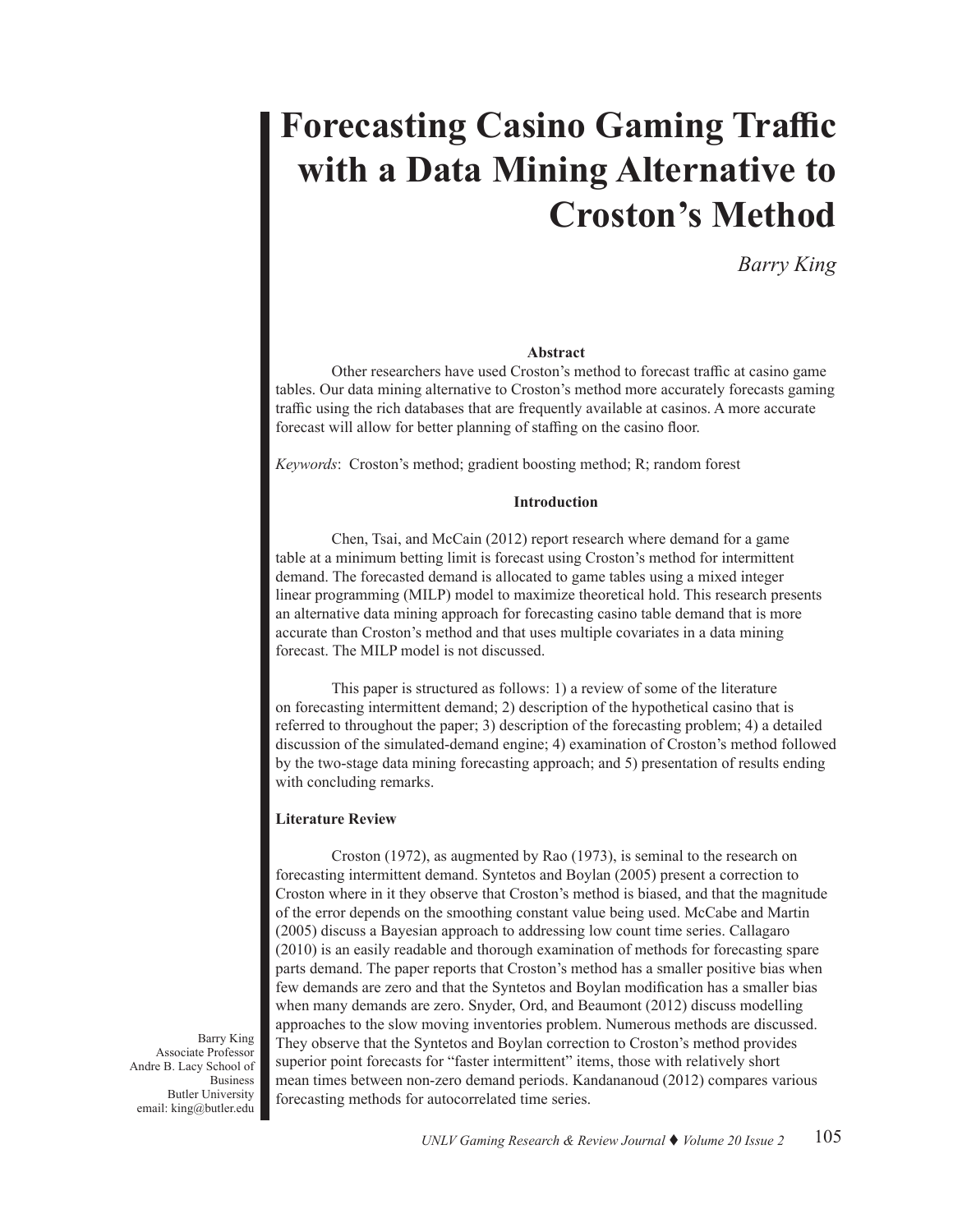This research offers an accessible, data mining alternative to Croston's method for forecasting demand at casino table games. It is especially appropriate as an alternative forecasting method for the Chen, Tsai, and McCain (2012) article.

## **Example Casino**

In order to examine the two techniques for forecasting traffic at casino game tables, Croston's method and data mining, a rich data set is required. From proprietary casino data of an American casino, we acquired characteristics for two games: minibaccarat and poker. Table 1 and Table 2 report the results of this acquisition.

Table 1 *Partial Description of a Casino Floor*

| Asset    |                | Table          |          | Hands<br>per | Theoretical |              |                         |
|----------|----------------|----------------|----------|--------------|-------------|--------------|-------------------------|
| Number   | Pit            | <u>Number</u>  | Capacity | Hour         | Hold        | Game Code    | <b>Game Description</b> |
| 10001861 | $\overline{4}$ |                | 6        | 72           | 0.011       | MIN-BAC      | Mini Baccarat           |
| 10002542 | 8              | $\overline{4}$ | 6        | 72           | 0.011       | MIN-BAC      | Mini Baccarat           |
| 10002546 | 8              | 5              | 6        | 72           | 0.011       | MIN-BAC      | Mini Baccarat           |
| 10002475 | $\overline{4}$ | 12             | 6        | 72           | 0.011       | MIN-BAC      | Mini Baccarat           |
| 10002981 | 5              | 1              | 10       | 23           | 0.034       | <b>POKER</b> | Poker                   |
| 10002942 | 10             |                | 10       | 23           | 0.034       | <b>POKER</b> | Poker                   |
| 10002982 | 5              | 2              | 10       | 23           | 0.034       | <b>POKER</b> | Poker                   |
| 10002948 | 6              | 2              | 10       | 23           | 0.034       | <b>POKER</b> | Poker                   |
| 10002944 | 10             | 3              | 10       | 23           | 0.034       | <b>POKER</b> | Poker                   |
| 10002950 | 6              | $\overline{4}$ | 10       | 23           | 0.034       | <b>POKER</b> | Poker                   |
| 10002943 | 10             | $\overline{4}$ | 10       | 23           | 0.034       | <b>POKER</b> | Poker                   |
| 10002983 | 5              | 5              | 10       | 23           | 0.034       | <b>POKER</b> | Poker                   |
| 0002945  | 1 <sub>0</sub> |                | 10       | 23           | 0.034       | <b>POKER</b> | Poker                   |

*Note*. Asset Number is the unique identification number of the game table. Pit and Table Number indicate where the Asset is located on the gaming floor. Theoretical Hold is the average house advantage.

Table 2

| Game and Minimum Bet Categories |                      |                                    |  |  |  |  |  |  |  |
|---------------------------------|----------------------|------------------------------------|--|--|--|--|--|--|--|
| Game Code                       | Minimum Bet<br>(USD) | Game and Minimum Bet<br>Category   |  |  |  |  |  |  |  |
| MIN-BAC                         | 50                   | <b>BAC 0050</b>                    |  |  |  |  |  |  |  |
| MIN-BAC                         | 150                  | <b>BAC 0150</b>                    |  |  |  |  |  |  |  |
| MIN-BAC                         | 200                  | <b>BAC 0200</b>                    |  |  |  |  |  |  |  |
| MIN-BAC<br><b>POKER</b>         | 1000<br>2            | <b>BAC</b> 1000<br><b>PKR 0002</b> |  |  |  |  |  |  |  |

*Note*: A player who sits at a \$200 minimum bet mini-baccarat table must be willing to bet at least \$200 at each hand. Although casino poker games can involve large sums of money, typical ante is \$2.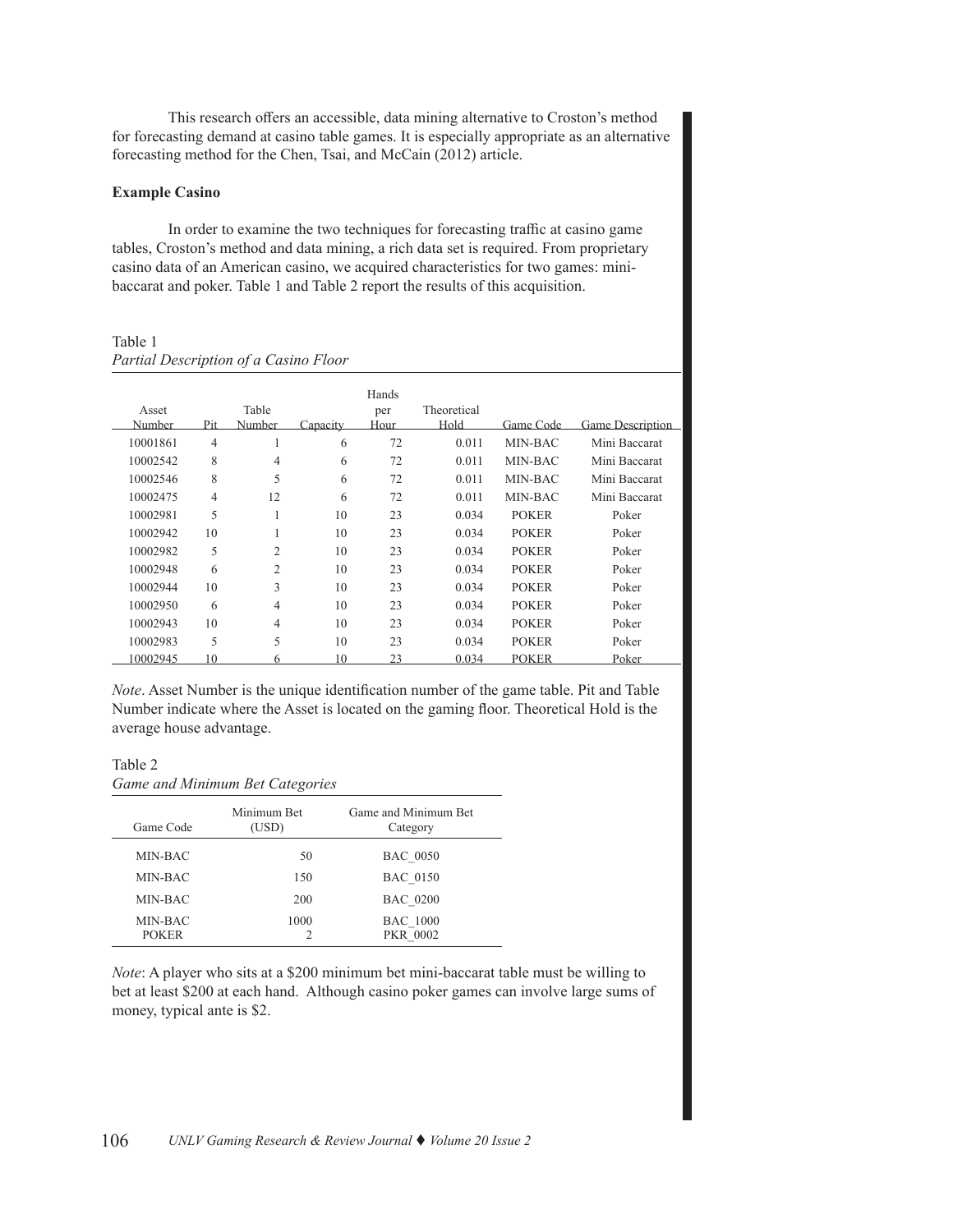Mini-baccarat is a six seat game that uses eight decks of cards and is based on American baccarat. It is strictly a game of chance, with no skill or strategy involved. A standard poker table has ten seats. A variety of games are played at a poker table.

# **Forecasting Problem**

Casino patrons may arrive at casino game tables for a given minimum bet at a near random rate. The analyst's task is to 1) forecast if there will be demand at the table for a given minimum bet and then 2) if there is positive demand, forecast the demand for that hour (see Figure 1 and Figure 2). Headcount can be estimated by using loyalty cards; however, not every player has a loyalty card, and pit personnel may be too busy at times to gather the data so the count will show low. Alternatively, headcount also can be gathered by personnel in the security video booth.



*Figure 1*. Example of intermittent demand and demand for a mini-baccarat table on a Friday.



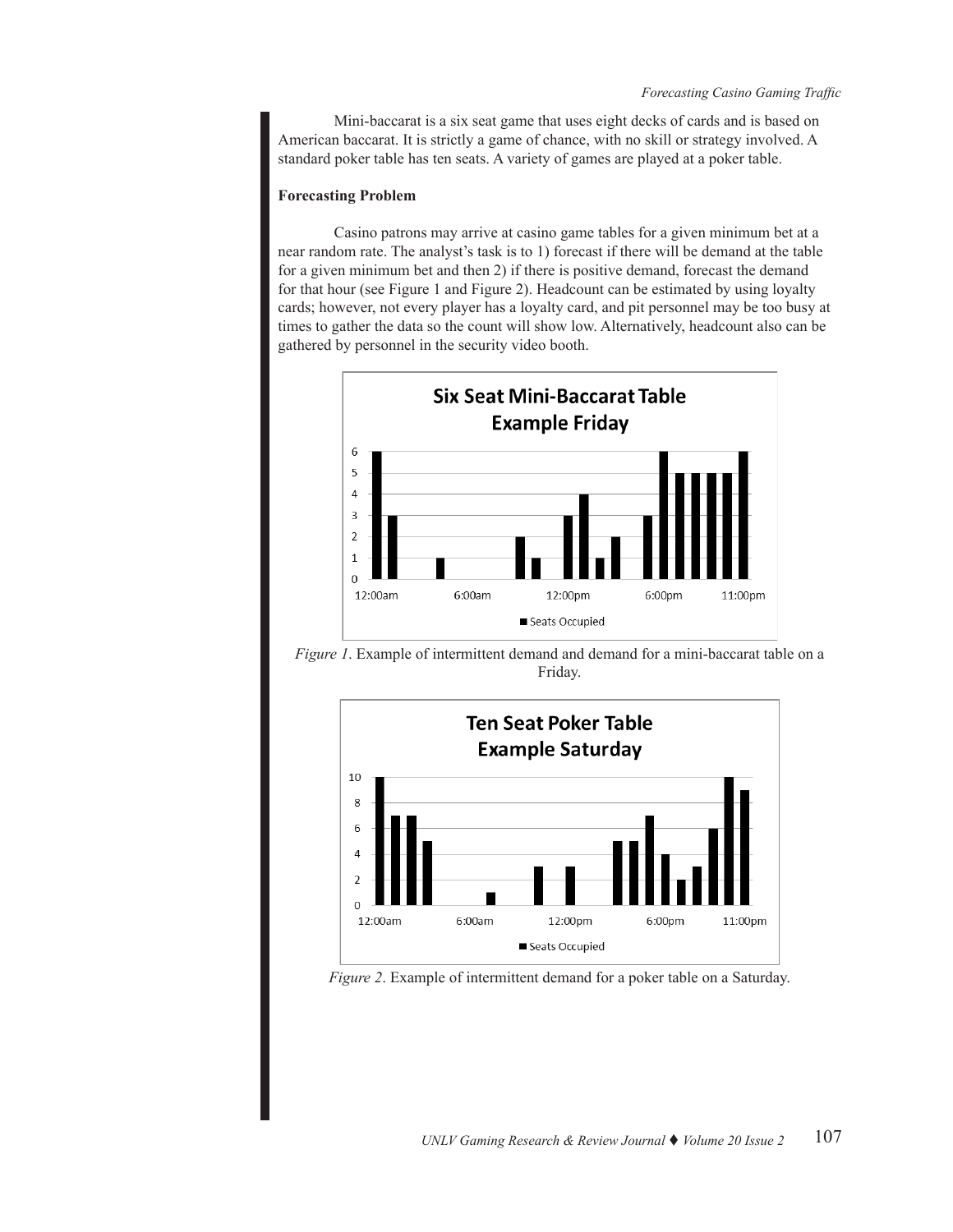# **Simulated Demand**

One thousand weeks of simulated data were constructed for training data. Each week consisted of seven twenty-four hour days for each of two games, mini-baccarat and poker. A second 1000-week data set was constructed for testing.

This study does not distinguish between different betting limits per game code, unlike the model of Chen, Tsai, and McCain (2012). A link to the code and data for the demand simulator appears in Appendix A.

Three elements made up the simulation 1) expected traffic density by day and by hour (see Table 3), 2) probability distributions of the number of seats occupied by traffic density and by game table (see Table 4), and 3) an autocorrelated uniform probability random number generator in order to effect producing the number of seats occupied from the probability distributions table (see Figure 3). The random number generator needed to produce autocorrelated values in order to simulate demand streams where the number of patrons at a table at time t+1 was related to the number at the table at time t.

## Table 3 *Expected Traffic Density*

| Hour      | Sunday  | Monday | Tuesday | Wednesday | Thursday | Friday  | Saturday |
|-----------|---------|--------|---------|-----------|----------|---------|----------|
| 12:00 AM  | $TD-10$ | $TD-5$ | $TD-5$  | $TD-5$    | $TD-6$   | $TD-6$  | $TD-10$  |
| 1:00 AM   | $TD-10$ | $TD-3$ | $TD-3$  | $TD-3$    | $TD-5$   | $TD-5$  | $TD-9$   |
| 2:00 AM   | $TD-9$  | $TD-3$ | $TD-3$  | $TD-3$    | $TD-4$   | $TD-4$  | $TD-8$   |
| 3:00 AM   | $TD-8$  | $TD-2$ | $TD-2$  | $TD-2$    | $TD-4$   | $TD-4$  | $TD-7$   |
| 4:00 AM   | $TD-5$  | $TD-2$ | $TD-2$  | $TD-2$    | $TD-3$   | $TD-3$  | $TD-6$   |
| 5:00 AM   | $TD-3$  | $TD-1$ | $TD-1$  | $TD-1$    | $TD-3$   | $TD-3$  | $TD-4$   |
| 6:00 AM   | $TD-2$  | $TD-1$ | $TD-1$  | $TD-1$    | $TD-2$   | $TD-2$  | $TD-4$   |
| 7:00 AM   | $TD-1$  | $TD-2$ | $TD-2$  | $TD-2$    | $TD-2$   | $TD-2$  | $TD-3$   |
| 8:00 AM   | $TD-2$  | $TD-2$ | $TD-2$  | $TD-2$    | $TD-1$   | $TD-1$  | $TD-3$   |
| 9:00 AM   | $TD-2$  | $TD-3$ | $TD-3$  | $TD-3$    | $TD-2$   | $TD-2$  | $TD-4$   |
| 10:00 AM  | $TD-3$  | $TD-3$ | $TD-3$  | $TD-3$    | $TD-2$   | $TD-2$  | $TD-5$   |
| 11:00 AM  | $TD-3$  | $TD-4$ | $TD-4$  | $TD-4$    | $TD-3$   | $TD-3$  | $TD-5$   |
| 12:00 PM  | $TD-4$  | $TD-5$ | $TD-5$  | $TD-5$    | $TD-4$   | $TD-4$  | $TD-5$   |
| 1:00 PM   | $TD-4$  | $TD-5$ | $TD-5$  | $TD-5$    | $TD-5$   | $TD-5$  | $TD-6$   |
| $2:00$ PM | $TD-5$  | $TD-6$ | $TD-6$  | $TD-6$    | $TD-6$   | $TD-6$  | $TD-6$   |
| $3:00$ PM | $TD-5$  | $TD-6$ | $TD-6$  | $TD-6$    | $TD-6$   | $TD-6$  | $TD-7$   |
| $4:00$ PM | $TD-6$  | $TD-5$ | $TD-5$  | $TD-5$    | $TD-5$   | $TD-6$  | $TD-7$   |
| 5:00 PM   | $TD-6$  | $TD-5$ | $TD-5$  | $TD-5$    | $TD-5$   | $TD-7$  | $TD-8$   |
| 6:00 PM   | $TD-7$  | $TD-6$ | $TD-6$  | $TD-6$    | $TD-6$   | $TD-8$  | $TD-8$   |
| 7:00 PM   | $TD-8$  | $TD-7$ | $TD-7$  | $TD-7$    | $TD-7$   | $TD-8$  | $TD-8$   |
| 8:00 PM   | $TD-8$  | $TD-7$ | $TD-7$  | $TD-7$    | $TD-8$   | $TD-9$  | $TD-9$   |
| 9:00 PM   | $TD-9$  | $TD-8$ | $TD-8$  | $TD-8$    | $TD-9$   | $TD-9$  | $TD-9$   |
| 10:00 PM  | $TD-9$  | $TD-8$ | $TD-8$  | $TD-8$    | $TD-9$   | $TD-9$  | $TD-10$  |
| 11:00 PM  | $TD-7$  | $TD-5$ | $TD-5$  | $TD-5$    | $TD-10$  | $TD-10$ | $TD-10$  |

*Note*. Traffic density ranges from the lightest density, TD-1, to the heaviest density, TD-10.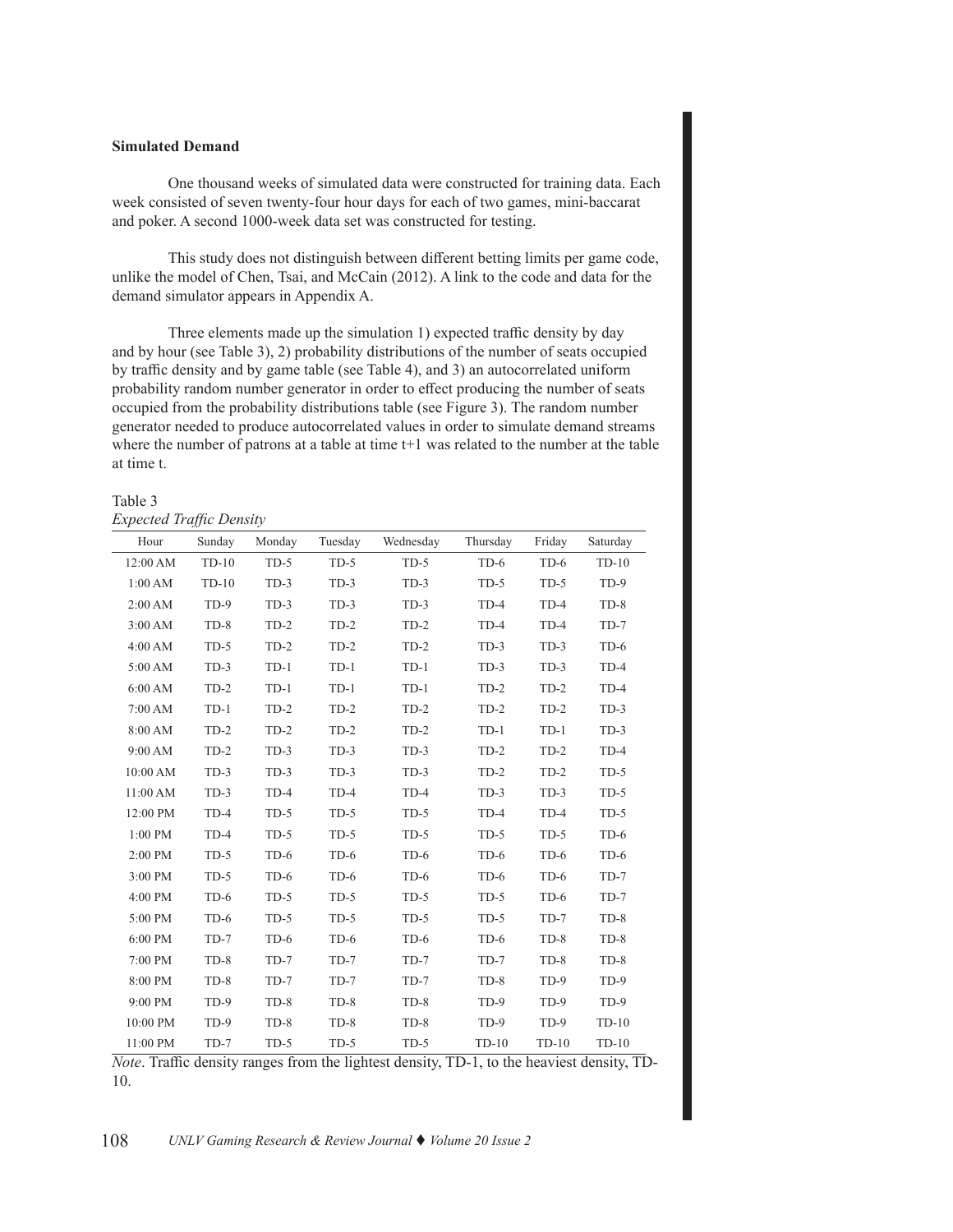| Table 4 |                                  |
|---------|----------------------------------|
|         | <b>Probability Distributions</b> |

|                  |                | Six Seat Mini-Baccarat |                |                |                |                |                  |                |                |                |
|------------------|----------------|------------------------|----------------|----------------|----------------|----------------|------------------|----------------|----------------|----------------|
|                  | $TD-1$         | $TD-2$                 | $TD-3$         | TD-4           | $TD-5$         | $TD-6$         | $TD-7$           | $TD-8$         | $TD-9$         | $TD-10$        |
| $P(X=x)$         | X              | X                      | $\mathbf X$    | X              | X              | X              | X                | X              | X              | $\mathbf X$    |
| $\boldsymbol{0}$ | $\mathbf{0}$   | $\overline{0}$         | $\overline{0}$ | $\overline{0}$ | $\mathbf{0}$   | $\mathbf{0}$   | $\boldsymbol{0}$ | $\overline{0}$ |                | $\overline{2}$ |
| 0.1              | $\theta$       | $\theta$               | $\mathbf{0}$   | $\theta$       | $\theta$       | $\theta$       | $\mathbf{0}$     | 1              | $\overline{2}$ | 3              |
| 0.2              | $\mathbf{0}$   | $\mathbf{0}$           | $\mathbf{0}$   | $\mathbf{0}$   | $\mathbf{0}$   | $\mathbf{0}$   | 1                | $\overline{2}$ | 3              | $\overline{4}$ |
| 0.3              | $\theta$       | $\theta$               | $\overline{0}$ | $\mathbf{0}$   | $\mathbf{0}$   | 1              | $\overline{2}$   | 3              | 4              | 5              |
| 0.4              | $\theta$       | $\theta$               | $\mathbf{0}$   | $\theta$       | 1              | $\overline{c}$ | 3                | $\overline{4}$ | 5              | 5              |
| 0.5              | $\theta$       | $\theta$               | $\overline{0}$ | 1              | $\overline{2}$ | 3              | $\overline{4}$   | 5              | 5              | 5              |
| 0.6              | $\theta$       | $\theta$               | 1              | $\overline{c}$ | 3              | $\overline{4}$ | 5                | 5              | 5              | 6              |
| 0.7              | $\theta$       | 1                      | $\overline{2}$ | 3              | $\overline{4}$ | 5              | 5                | 5              | 5              | 6              |
| 0.8              | 1              | $\overline{2}$         | 3              | 3              | $\overline{4}$ | 6              | 6                | 6              | 6              | 6              |
| 0.9              | ı              | $\overline{2}$         | 3              | $\overline{4}$ | 5              | 6              | 6                | 6              | 6              | 6              |
| 1                | $\overline{2}$ | 3                      | 4              | 5              | 5              | 6              | 6                | 6              | 6              | 6              |

|                  | Ten Seat Poker |                |                  |                |                |                |                  |                |                |             |
|------------------|----------------|----------------|------------------|----------------|----------------|----------------|------------------|----------------|----------------|-------------|
|                  | $TD-1$         | $TD-2$         | $TD-3$           | $TD-4$         | $TD-5$         | $TD-6$         | $TD-7$           | $TD-8$         | $TD-9$         | $TD-10$     |
| $P(X=x)$         | Χ              | $\mathbf X$    | $\mathbf X$      | X              | X              | $\mathbf X$    | $\mathbf X$      | $\mathbf X$    | X              | $\mathbf X$ |
| $\boldsymbol{0}$ | $\theta$       | $\mathbf{0}$   | $\boldsymbol{0}$ | $\theta$       | $\theta$       | $\mathbf{0}$   | $\mathbf{0}$     | $\theta$       | $\overline{2}$ | 3           |
| 0.1              | $\theta$       | $\mathbf{0}$   | $\boldsymbol{0}$ | $\theta$       | $\theta$       | $\mathbf{0}$   | $\boldsymbol{0}$ | $\overline{2}$ | 3              | 4           |
| 0.2              | $\theta$       | $\mathbf{0}$   | $\mathbf{0}$     | $\theta$       | $\theta$       | $\theta$       | $\overline{2}$   | 3              | 4              | 5           |
| 0.3              | $\theta$       | $\mathbf{0}$   | $\mathbf{0}$     | $\theta$       | $\theta$       | $\overline{2}$ | 3                | 4              | 5              | 6           |
| 0.4              | $\theta$       | $\mathbf{0}$   | $\mathbf{0}$     | $\theta$       | $\overline{2}$ | 3              | $\overline{4}$   | 5              | 6              | 7           |
| 0.5              | $\theta$       | $\mathbf{0}$   | $\boldsymbol{0}$ | $\overline{2}$ | 3              | 4              | 5                | 6              | 7              | 8           |
| 0.6              | $\theta$       | $\mathbf{0}$   | 1                | 3              | 3              | 5              | 6                | 7              | 8              | 9           |
| 0.7              | $\theta$       | 1              | $\overline{2}$   | $\overline{4}$ | $\overline{4}$ | 6              | 6                | 7              | 9              | 10          |
| 0.8              | 1              | $\overline{2}$ | 3                | 5              | 5              | 6              | 6                | 7              | 9              | 10          |
| 0.9              |                | 3              | $\overline{4}$   | 5              | 6              | 6              | 7                | 8              | 10             | 10          |
| 1                | 2              | 4              | 5                | 6              | 6              | 7              | 8                | 9              | 10             | 10          |

*Note*. For example, if the value of the autocorrelated uniform random variate rounded to one decimal digit is 0.7 then a demand for 4 seats will be generated for a ten seat poker table during an hour of the day exhibiting TD-5 traffic density.

# **Autocorrelated Uniform Random Numbers**

Willemain and Desautels (1993) report a method to construct autocorrelated uniform random numbers at a user selected correlation. See Appendix B for a description of this method. The Willemain and Desautels article displays a graph relating parameter c to serial correlation. We chose  $c = 1.15$  which corresponds to a serial correlation of about 0.6. Figure 3 shows the autocorrelation of the uniform time series used in this study.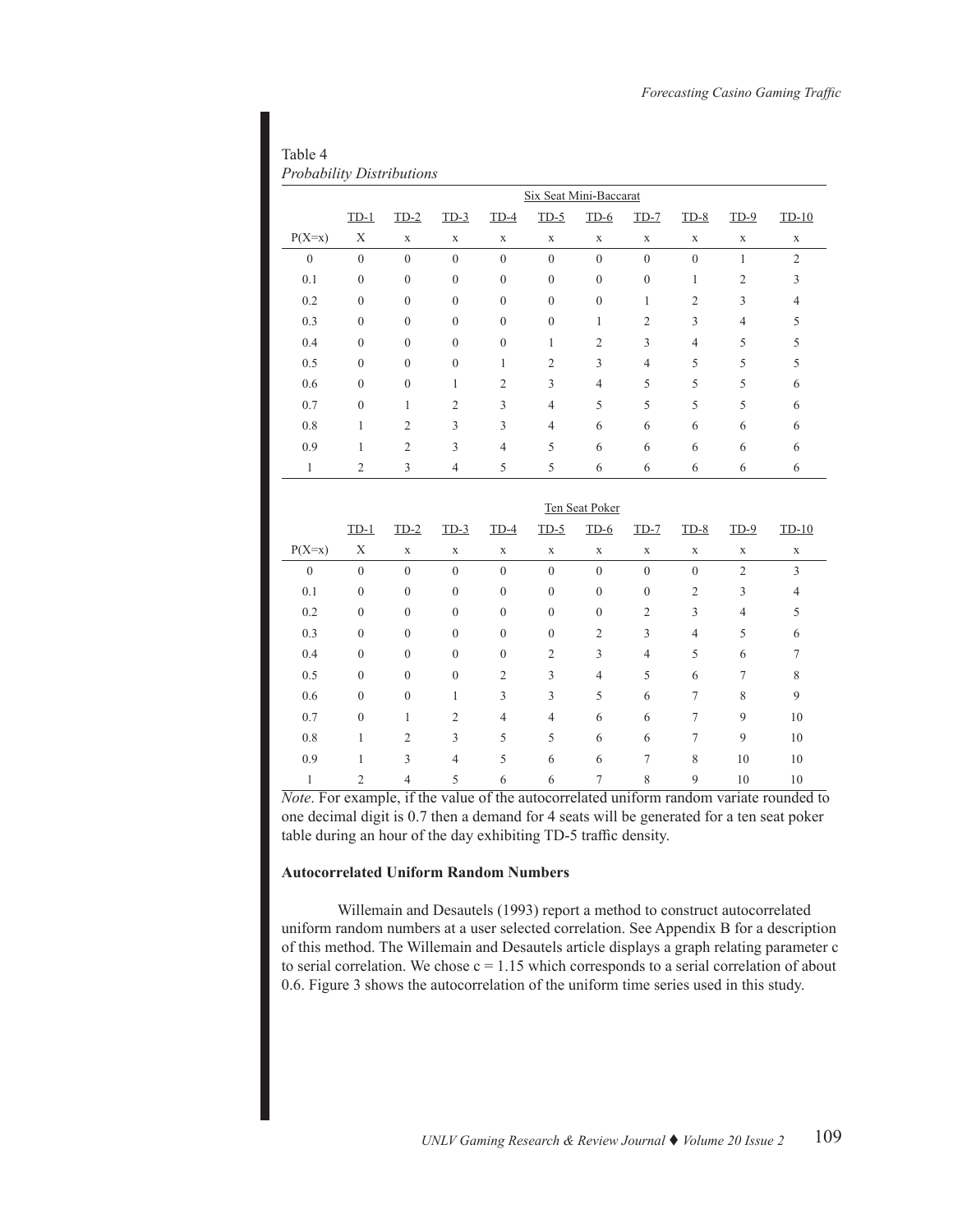

*Figure 3*: Autocorrelated uniform random numbers used to produce the simulated demand stream.

# **Comparing Croston's Method to a Data Mining Method for Forecasting Casino Table Demand**

# **Croston's Method**

Croston (1972) presents a method for forecasting intermittent demand in a supply chain environment. It forecasts the time between non-zero demand and then, for non-zero demand time slots, forecasts the size of the demand. Exponential smoothing is employed for these two tasks. It is necessary to specify a smoothing constant. The smoothing constant,  $\alpha$ , was set to 0.30 for this study.

An assumption of Croston's approach is that the time between non-zero demands is intermittent, not random, and is therefore forecastable (see Figure 1 and Figure 2). Croston's method does not consider any covariates; it is strictly a time series analysis.

Definitions

|  |  | actual demand in period t |
|--|--|---------------------------|
|--|--|---------------------------|

- 
- $X'_t$  predicted demand at time t<br>T<sub>,</sub> exponentially smoothed nu exponentially smoothed number of periods between non-zero demands
- $Z_t$  exponentially smoothed size of demand when it is non-zero
- q number of periods since last non-zero demand
- $\alpha$  smoothing constant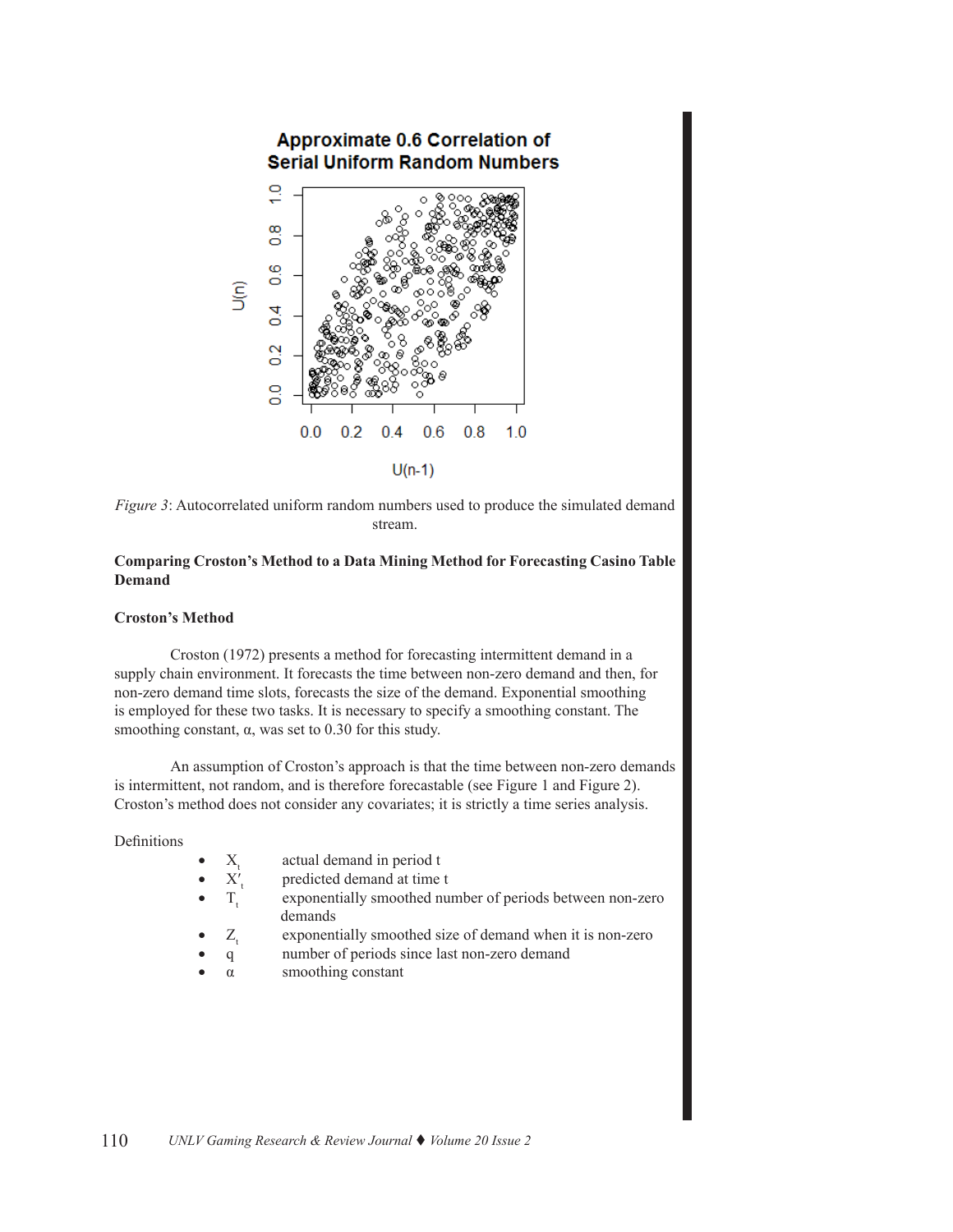```
Initialize
Z_0 = X_0T_{0} = 0q = 1Update (if zero demand)
Z_{t} = Z_{t-1}T_{t} = T_{t-1}q = q + 1Update (if non-zero demand)
Z_{t} = \alpha (X_{t} - Z_{t-1}) + (1 - \alpha) Z_{t-1}T_t = \alpha (q - T_{t-1}) + (1 - \alpha) T_{t-1}q = 1Forecast (if T_t = 0)
X'_t = 0Forecast (if T_t > 0)
X'_t = Z'_t / T_t
```
## **Data Mining Method**

Contemporary casinos capture a great deal of data from the gaming floor, usually by patron who is using a loyalty card of some denomination. Since there is more information to support a forecast than just the time series of demand, data mining methods that use these data can be employed.

Today's data mining toolbox has many tools to assist analysts in understanding the data with which they are working. Tools such as neural networks, decision trees, support vector machines and many others are available. This study uses two ensemble methods: gradient boosting and random forests. The goal of ensemble methods is to combine the predictions of several base estimators built with a given learning algorithm in order to improve generalizability / robustness over a single estimator (Scikit-learn, n.d.).

A gradient boosting model was constructed to classify if a time slot will exhibit zero demand or non-zero demand. Gradient boosting is appropriate for binary classification and was chosen for this reason. A gradient boosting method is a machine learning decision tree. In boosting methods, base estimators are built sequentially and one tries to reduce the bias of the combined estimator. The motivation is to combine several weak models to produce a powerful ensemble (Scikit-learn, n.d.). The method is robust, that is it performs well even if its assumptions (i.e. the type of effects that are to be used and uniform distribution) are somewhat violated by the true model from which the data were generated (Decision tree advantages, n.d.).

A random forest regression was constructed for predicting the size of non-zero demand. In averaging methods, such as random forest, the driving principle is to build several estimators independently and then to average their predictions. On average, the combined estimator is usually better than any of the single base estimators because its variance is reduced (Scikit-learn, n.d.). Random forest was selected as the regression technique since it can work with a large number of predictor variables without first deselecting variables as well as not requiring cross validation (Breiman and Cutler, n.d.) and random forests tend not to overfit the data (Liaw & Wiener, 2002).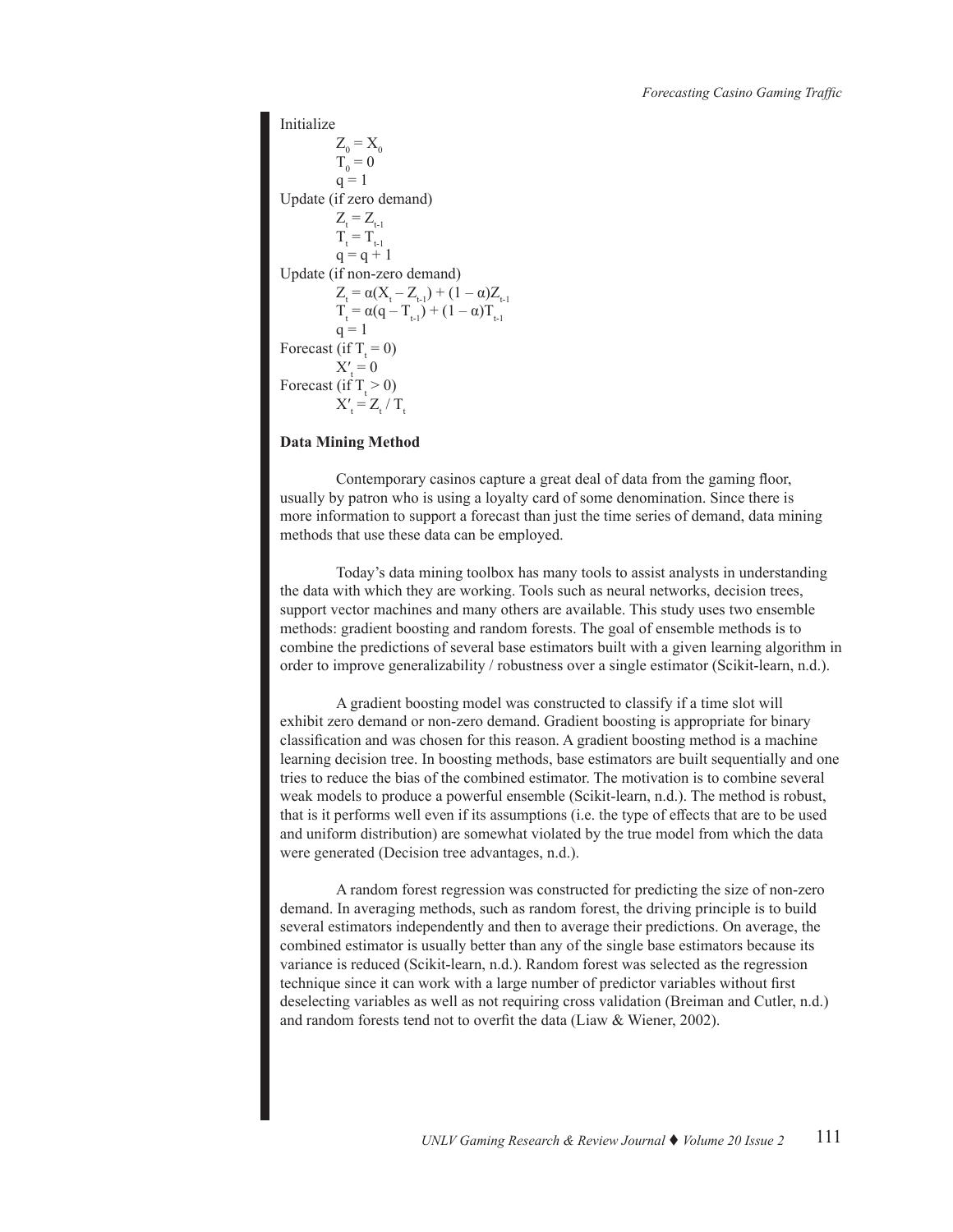#### **Results**

# **Croston's Method**

See the Value for Croston Approach column of Table 5. This column reports result statistics for applying the Croston method to the training and testing data sets. A Misclassification Rate of Empty or Occupied Seats is meaningless (NA) for the Croston approach. A positive mean error of 0.54 seats is not unexpected. Syntetos and Boylan (2005) demonstrate and correct for this mean error when there is a large number of zerodemand hours.

Of note are the rows for the Statistics for Seats Occupied  $\pm$  One Seat area. This area describes statistics for predictions that are one seat off from the actual. For example, if the actual number of seats occupied for an hour is 7, then any forecasted value within one seat, 6, 7, or 8, will be counted as an accurate forecast since a forecast being off by just one seat is an acceptable tolerance.

#### Table 5 *Croston's Method*

| Statistic                                                   | Value for<br>Croston<br>Approach | Value<br>for Data<br>Mining<br>Approach |
|-------------------------------------------------------------|----------------------------------|-----------------------------------------|
| Misclassification Rate of Empty or Occupied<br><b>Seats</b> | NA.                              | 0.11                                    |
| <b>Statistics for Seats Occupied</b>                        |                                  |                                         |
| Mean Square Error (MSE)                                     | 1.70                             | 0.26                                    |
| Mean Absolute Percentage Error (MAPE)                       | 19.26                            | 11.20                                   |
| Mean Error (ME)                                             | 0.54                             | 0.00                                    |
| Statistics for Seats Occupied $\pm$ One Seat                |                                  |                                         |
| Mean Square Error (MSE)                                     | 1.50                             | 0.00                                    |
| Mean Absolute Percentage Error (MAPE)                       | 12.31                            | 0.02                                    |
| Mean Error (ME)                                             | 0.42                             | 0.00                                    |

*Note*. The second set of statistics, Statistics for Seats Occupied  $\pm$  One seat, refer to errors within one seat of the actual number of seats occupied. For example, if the actual number of seats occupied was 5 and the predicted number of seats occupied was 4 or 6 then the error would be 0, not 1, for this set of statistics.

#### **Data Mining**

The data mining approach first forecasts if an hour at a game table will be empty or occupied. This is done using a gradient boosting method. Then, for hours marked as occupied, the number of seats occupied is forecast using random forests. We will discuss these two elements separately.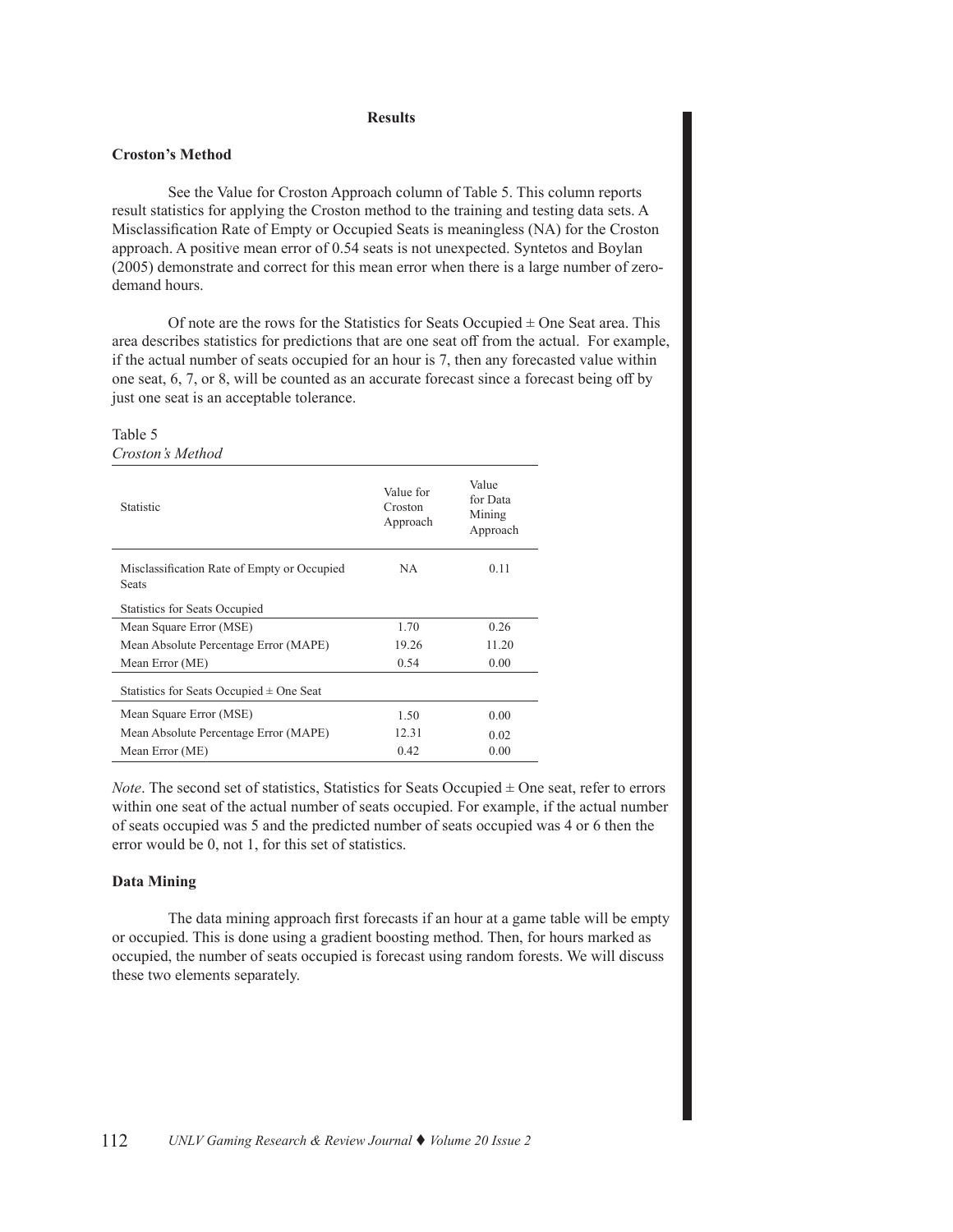## **Classification of empty or occupied seats.**

A target factor variable for the training data was set as Empty or Occupied depending on whether the actual Seats Occupied variable was zero or greater than zero. The set of predictor variables for this binary target variable was, in alphabetical order:

- • Friday
- Game Code, MIN-BAC
- Hour of Day (12:00am through 11:00am)
- Hour of Day, lagged 1 hour
- Saturday
- Seats Occupied, lagged 1 hour
- Seats Occupied, lagged 1 week (Same Day of Week and Hour of Day lagged one week)
- Seats Occupied, lagged 2 hours
- Sunday

A gradient boosting method was employed to predict whether an hour at a game table was empty or occupied. The misclassification rate was 0.11 as reported in the Value for Data Mining Approach column of Table 5. The relative influence of predictors is shown in Figure 4. Seats Occupied, lagged 1 week clearly is the most influential predictor variable.



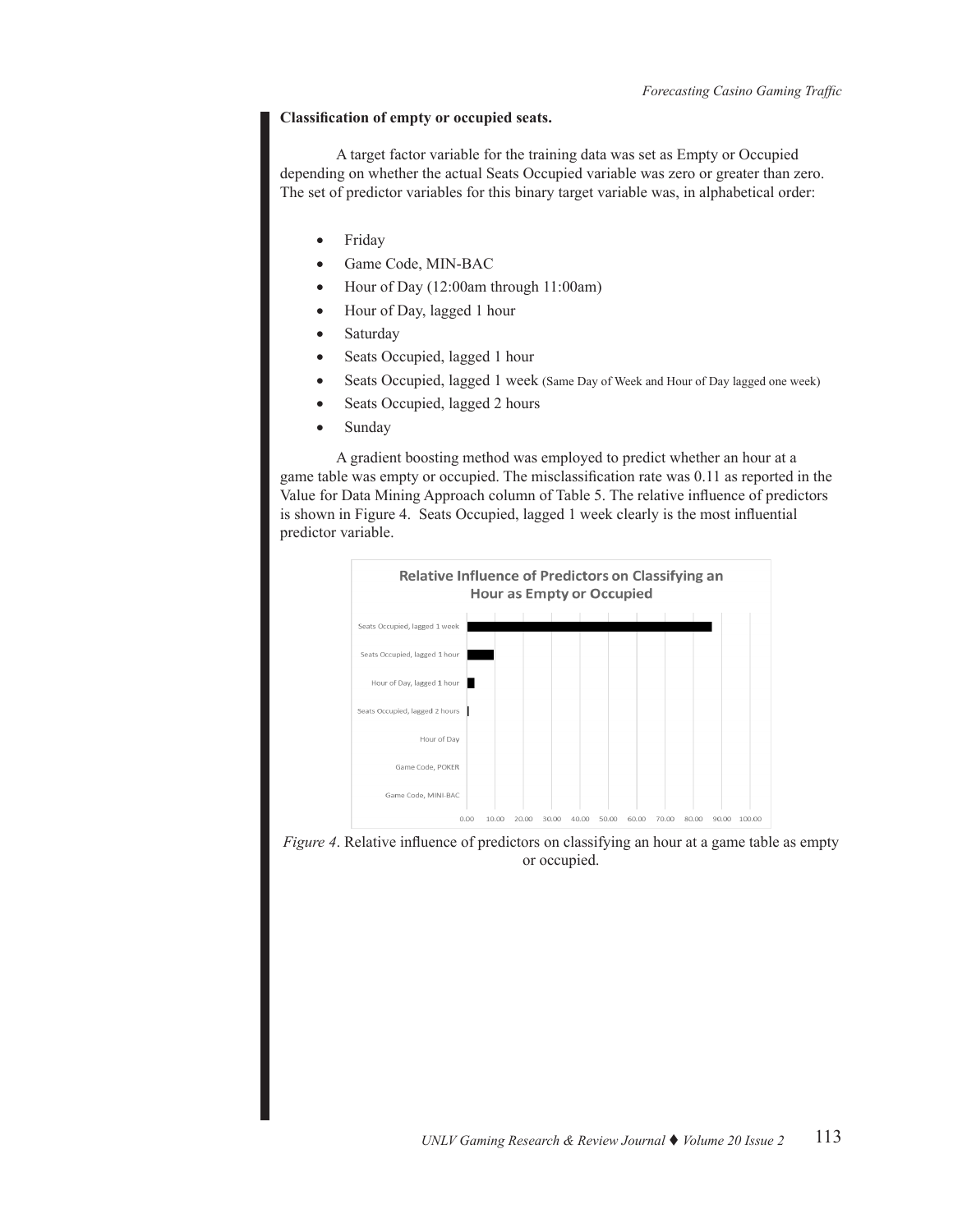# **Forecasting the number of occupied seats for non-empty hours.**

The training data were filtered to remove those observations with zero occupied seats. This resulted in 1000 seven-day data sets with observations having non-zero occupied seats. The predictor variables used in the forecasting model were, in alphabetical order:

- • Day of Week (Sunday through Saturday)
- Game Code (MIN-BAC or POKER)
- Hour of Day  $(12:00am$  through  $11:00pm$ )
- • Hour of Day, lagged 1 hour
- Seats Occupied, lagged 1 hour
- Seats Occupied, lagged 1 week (Same Day of Week and Hour of Day lagged one week)
- Seats Occupied, lagged 2 hours

A random forest model was applied to the data. The relative influence of the predictor variables to predicting seats occupied can be seen in Figure 5.



*Figure 5*. Percent increase of mean squared error for each predictor variable used in the random forest model. Percent increase in MSE is the most robust and informative measure of importance. It is the increase in MSE of predictions as a result of variable j being permuted (values randomly shuffled). Larger values indicate more importance to the forecast (Welling, 2015)

Seats Occupied, lagged 1 week again was the most influential predictor variable. Other reported variables show decreased influence on the prediction. The last variable, Game Code, is used to distinguish mini-baccarat from poker.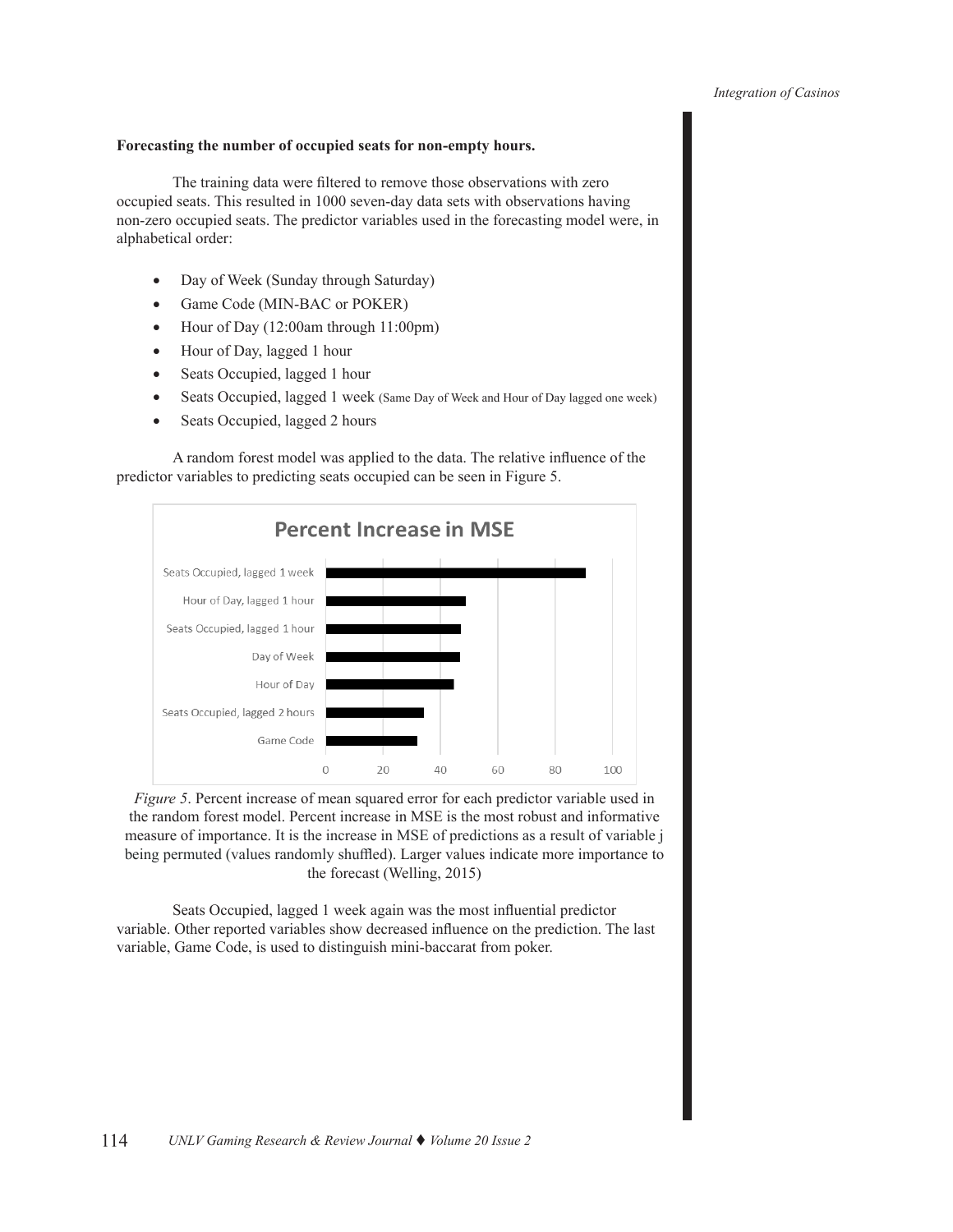# **Comparing Croston's Results to Data Mining Results**

Examining the rightmost two columns of Table 5, it can be seen that the data mining approach yields better results than does the Croston approach for all statistics. In particular, the Statistics for Seats Occupied  $\pm$  One Seat area reports an MSE (mean squared error) of 1.50 for the Croston approach and an MSE of virtually zero for the data mining approach. Typically, MSE is used to compare the effectiveness of two or more techniques. A MAPE (mean absolute percentage error) of 12.31 is reported for the Croston approach and a MAPE of 0.02 is reported for the data mining approach. This is a considerable difference. Although MSE is the preferred statistic when comparing two approaches, MAPE is more readily understood by non-statisticians. Lastly, the Croston approach exhibits an ME (mean error) of 0.42 while the data mining approach exhibits ME of 0.00.

#### **Conclusions**

Although this research used simulated demand data, it shows that a two-stage data mining approach to forecasting demand may work better than Croston's method at forecasting game table demand. This observation is useful to casino management seeking a way to forecast game table traffic in order to plan staffing levels and to plan opening or closing game tables at different hours throughout the day. The data mining forecast can be used in place of Croston's forecast for the mixed integer linear programming formulation for assigning tables to betting limits reported in Chen, Tsai, and McCain (2012).

This study was performed using the open source R statistical computing language thereby avoiding the financial cost of using commercial software. This makes the use of the methods described in this paper more accessible to casino management.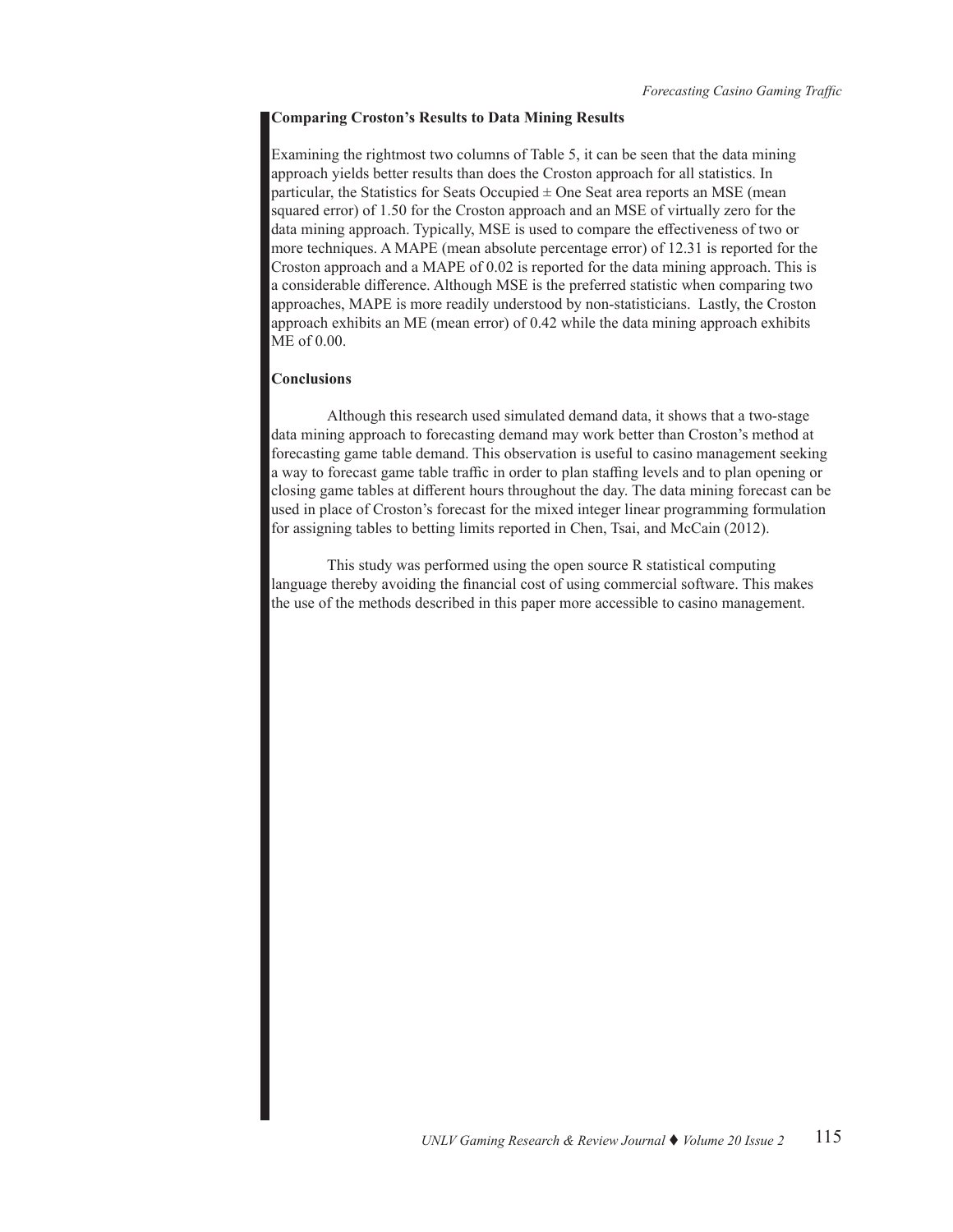#### **References**

- Breiman, L. & Cutler, A. (n.d.). Retrieved from [www.stat.berkeley.edu/~breiman/](www.stat.berkeley.edu/~breiman/RandomForests/cc_home.htm) [RandomForests/cc\\_home.htm](www.stat.berkeley.edu/~breiman/RandomForests/cc_home.htm).
- Callegaro, A. (2010). Forecasting Methods for Spare Parts Demand.
- Chen, M. Tsai, H., & McCain, S. (2012). A revenue management model for casino game tables. *Cornell Hospitality Quarterly*, 53(2), 144-153.
- Croston, J. (1972). Forecasting and stock control for intermittent demands. *Operational Research Quarterly*, 23(3), 289-303.
- Decision tree advantages (n.d.). Retrieved from [https://en.wikipedia.org/wiki/Decision\\_](https://en.wikipedia.org/wiki/Decision_tree_learning#Decision_tree_advantages) [tree\\_learning#Decision\\_tree\\_advantages](https://en.wikipedia.org/wiki/Decision_tree_learning#Decision_tree_advantages).
- Kandananoud, K. (2012). A Comparison of Various Forecasting Methods for Autocorrelated Time Series. *International Journal of Engineering Business Management*, 4.
- Liaw, A. & Wiener, M., (2002). Classification and Regression by randomForest. *R News*, 2/3, December 2002.
- McCabe, B. P. M., & Martin, G. M. (2005). Bayesian predictions of low count time series. *International Journal of Forecasting*, 21(2), 315-330.
- Rao, A. V. (1973). A comment on: forecasting and stock control for intermittent demands. *Journal of the Operational Research Society*, 24(4), 639-640.
- Scikit-learn (n.d.). Retrieved from <http://scikit-learn.org/stable/modules/ensemble.html>.
- Snyder, R. D., Ord, J. K., & Beaumont, A. (2012). Forecasting the intermittent demand for slow-moving inventories: A modelling approach. *International Journal of Forecasting*, 28(2), 485-496.
- Syntetos, A. A., & Boylan, J. E. (2005). The accuracy of intermittent demand estimates. *International Journal of Forecasting*, 21(2), 303-314.
- Welling, S. H. (2015). Retrieved from [http://stats.stackexchange.com/](http://stats.stackexchange.com/questions/162465/in-a-random-forest-is-larger-incmse-better-or-worse) [questions/162465/in-a-random-forest-is-larger-incmse-better-or-worse](http://stats.stackexchange.com/questions/162465/in-a-random-forest-is-larger-incmse-better-or-worse).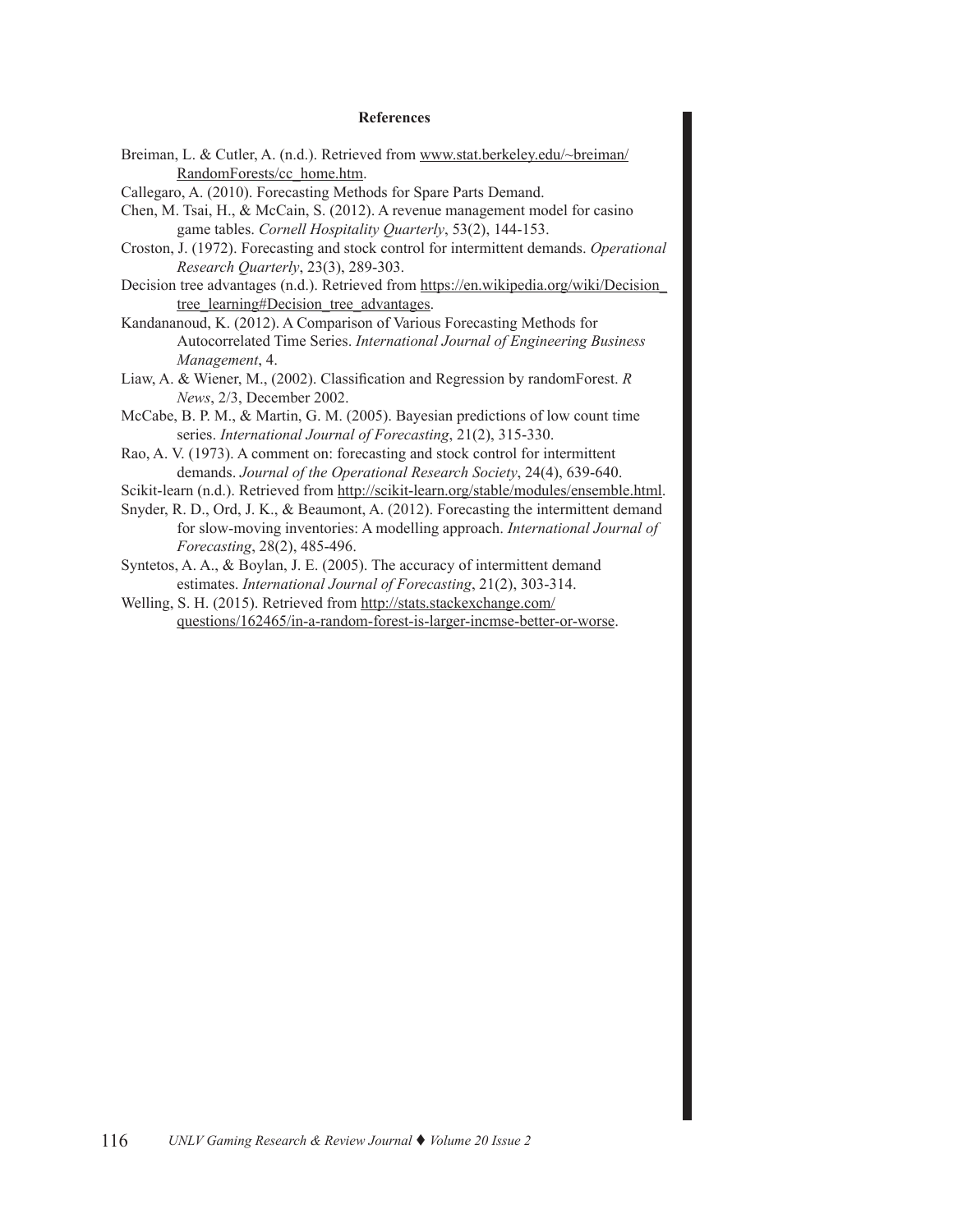# **Appendix A - Link to Code and Supporting Workbook for Demand Simulator**

The following is a link to a zip file containing R code and a supporting Excel workbook used to generate training and testing data sets similar to those used in this study.

https://drive.google.com/file/d/0B3p-Oi0bCEoYZEJvMXhrWUxlU3M/ view?usp=sharing